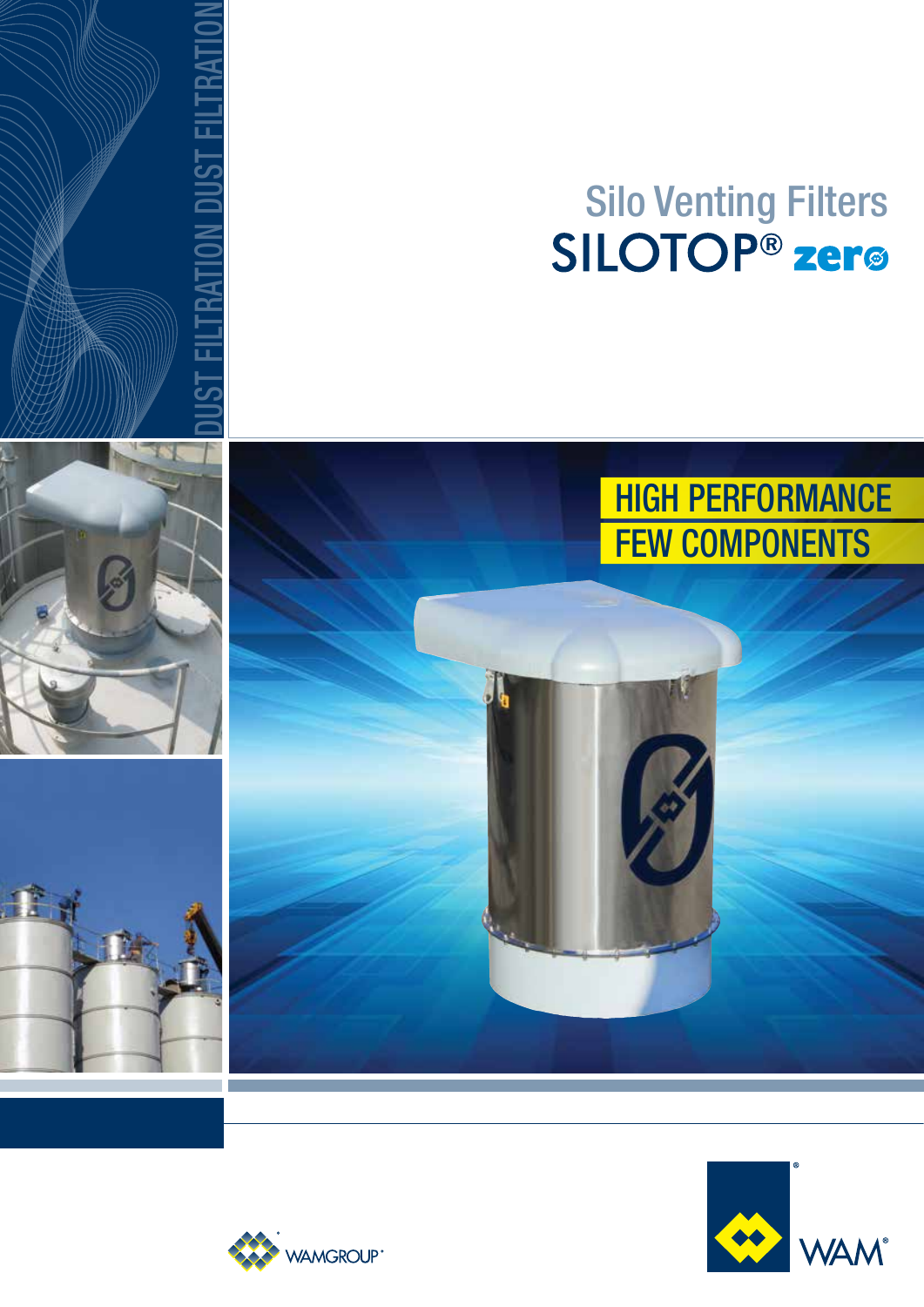## CUTTING-EDGE dust filtration technology

SILOTOP<sup>®</sup> zer<sup>®</sup> is a cylindrically shaped dust collector for venting pneumatically filled silos. Its stainless steel body contains vertically mounted POLYPLEAT<sup>®</sup> filter elements. The air jet cleaning system is integrated into the hinged weather protection cover.

Dust separated from the air flow by special filter elements drops back into the silo after an integrated automatic pulse-jet air cleaning system has removed it from the filter media.

Air filtration capacity has been increased through new high performance filter media, which require less filter surface area. This results in a lower pressure drop and dust emissions of less than 1mg/Nm<sup>3</sup>.



#### Overall Dimensions

| <b>CODE</b>         | <b>BODY Ø</b><br>$mm$ [in] | <b>FILTER SURFACE</b><br>$m2$ [sq ft] | <b>MAX. HEIGHT WHEN CLOSED</b><br>$mm$ [in] | <b>MAX. HEIGHT WHEN OPEN</b><br>$mm$ [in] | <b>WEIGHT</b><br>kg [lb] |
|---------------------|----------------------------|---------------------------------------|---------------------------------------------|-------------------------------------------|--------------------------|
| SILAB <sub>14</sub> | 800 [31.5]                 | 14.0 [150]                            | 1,100 [43.3]                                | 1,850 [72.8]                              | 68 [150]                 |
| <b>SILAB 24</b>     | 800 [31.5]                 | 24.5 [264]                            | 1,100 [43.3]                                | 1,850 [72.8]                              | 79 [174]                 |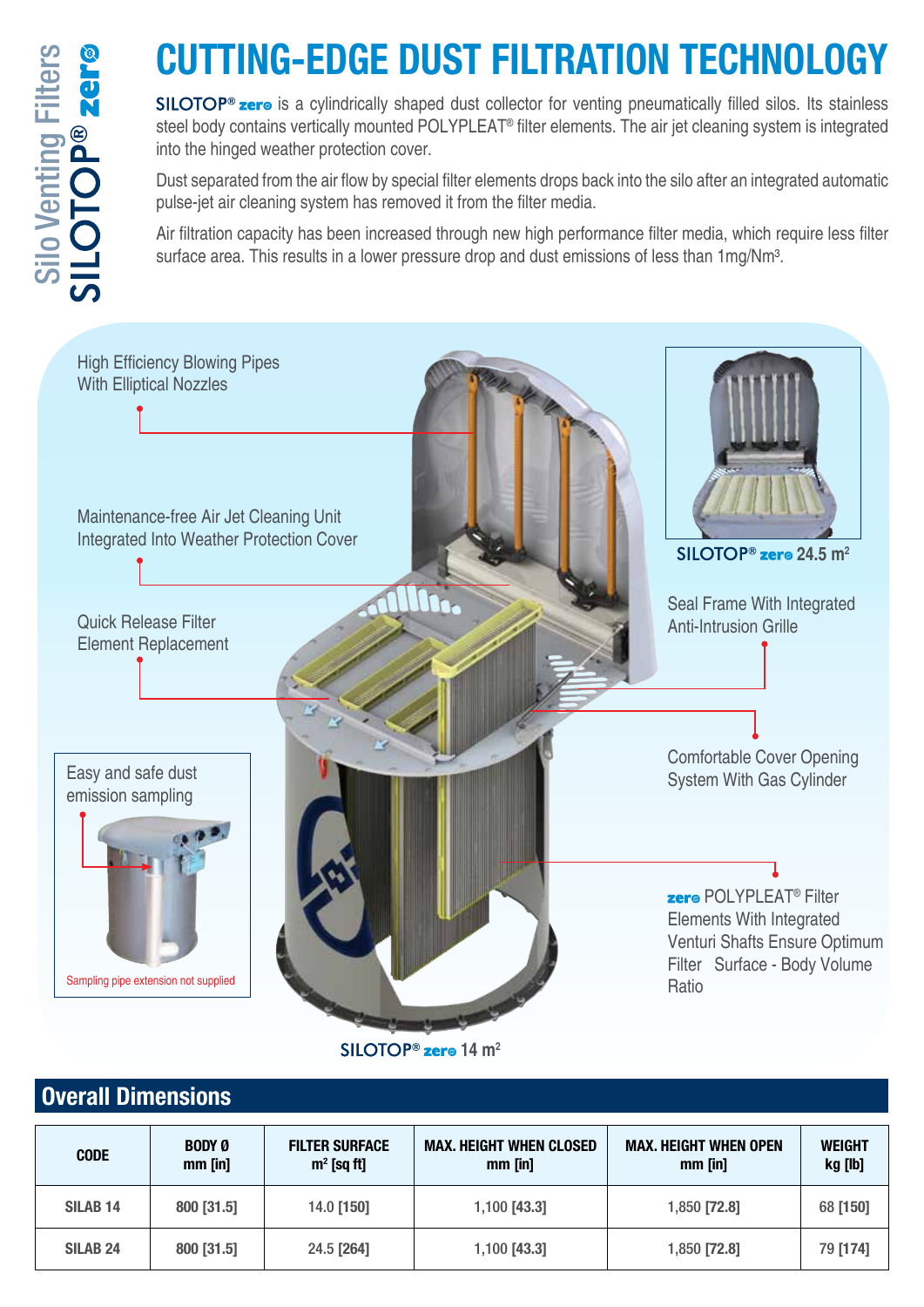#### Features

- Dust emission < 1 mg/Nm<sup>3</sup> due to **filter media certified EN ISO 16890-1:2016, Group ISO ePM2.565%**
- Air flow **performance increased** by 30%
- **Compact** 800 mm (30 in) diameter stainless steel body with bottom flange
- **Maintenance-free** air jet cleaning unit integrated into weather protection cover
- Maintenance height  $= 1,100$  mm (3.6 ft)
- **Extended durability** due to **zer**<sup>®</sup> filter media POLYPLEAT® elements
- **Safe** weather protection cover with **lockable quick release Easy and Safe Maintenance**



#### **Benefits**

 $\mathscr{L}$ 

- **XK** Perfectly accessible due to compact design
- L Rugged construction

Lightweight POLYPLEAT® filter elements easily replaceable by one operator only 受。

Eco-friendly zer<sup>®</sup> filter media



#### **Accessories**

- Weld-on bottom ring
- Multifunctional electronic differential pressure meter
- Winter protection for solenoid valves
- Emission sampling kit